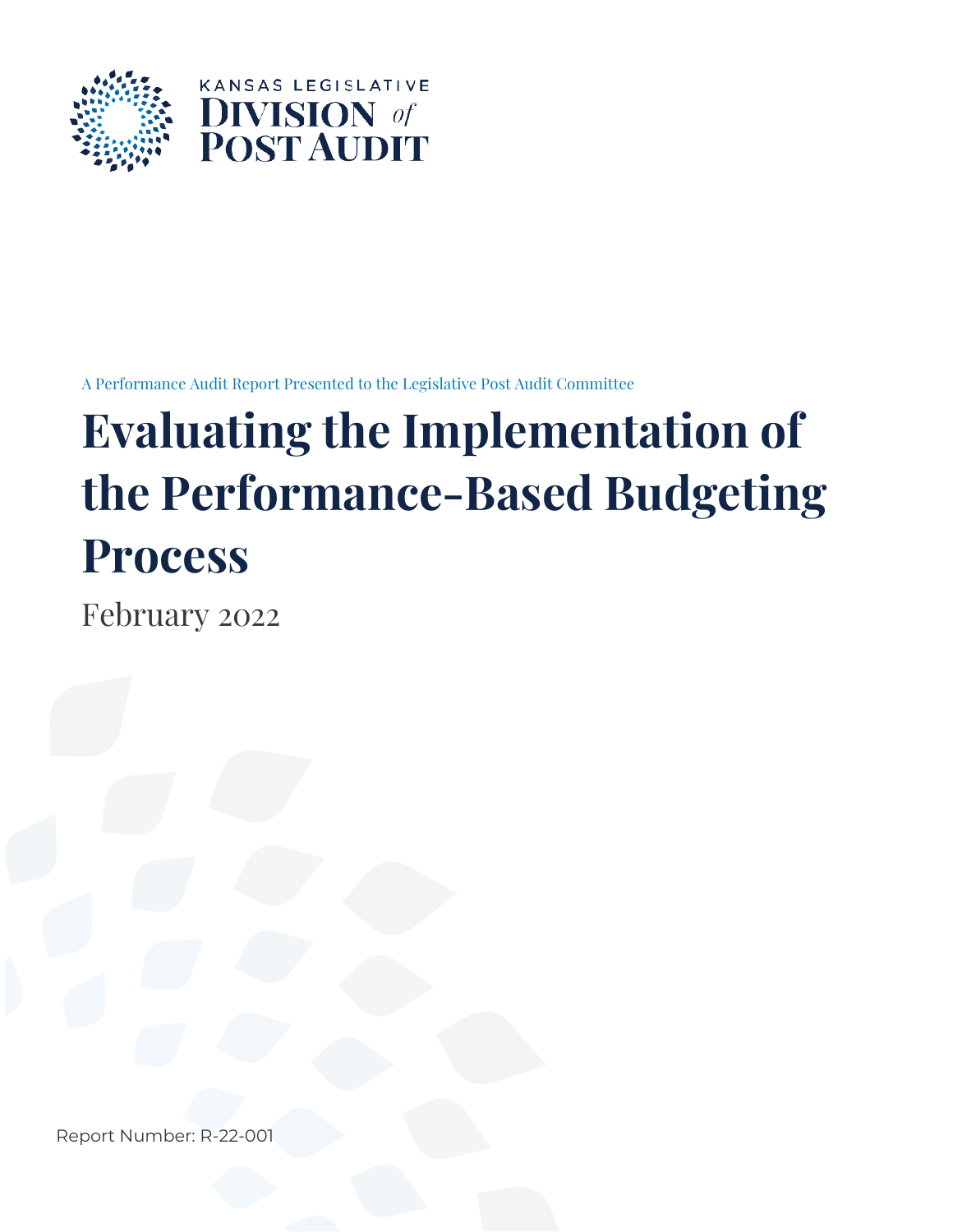# **Introduction**

Representative Kristey Williams and Senator Caryn Tyson requested this audit, which was authorized by the Legislative Post Audit Committee at its May 5, 2021 meeting.

# *Objectives, Scope, & Methodology*

Our audit objective was to answer the following questions:

- 1. Was Kansas's performance-based budgeting system adequately implemented as outlined in state law?
- 2. Are state agencies providing complete, accurate, and reliable information for the required budget system?

To answer question 1, we interviewed staff with the Division of the Budget (Budget), the Department of Administration, the Kansas Legislative Research Department (KLRD), and the Office of the Revisor of Statutes. We also reviewed templates and training materials related to the required budget system. This work looked at what Budget did to meet statutory deadlines from January 2017 through January 2019.

To answer question 2, we reviewed what information executive branch agencies submitted for the budget system. Our work focused on what agencies submitted from January 2017 through September 2021. We evaluated the completeness, accuracy, and reliability of what 7 agencies submitted in detail. None of our work is projectable to all state agencies.

We did not evaluate how legislative agencies helped implement or satisfy state law. As legislative staff, we cannot objectively evaluate other legislative agencies. We learned about what legislative agencies did but didn't evaluate whether their actions were adequate or appropriate.

More specific details about the scope of our work and the methods we used are included throughout the report as appropriate.

# *Important Disclosures*

We conducted this performance audit in accordance with generally accepted government auditing standards. Those standards require that we plan and perform the audit to obtain sufficient, appropriate evidence to provide a reasonable basis for our findings and conclusions based on our audit objectives. Overall, we believe the evidence obtained provides a reasonable basis for our findings and conclusions based on those audit objectives.

Our audit reports and podcasts are available on our website [\(www.kslpa.org\)](http://www.kslpa.org/).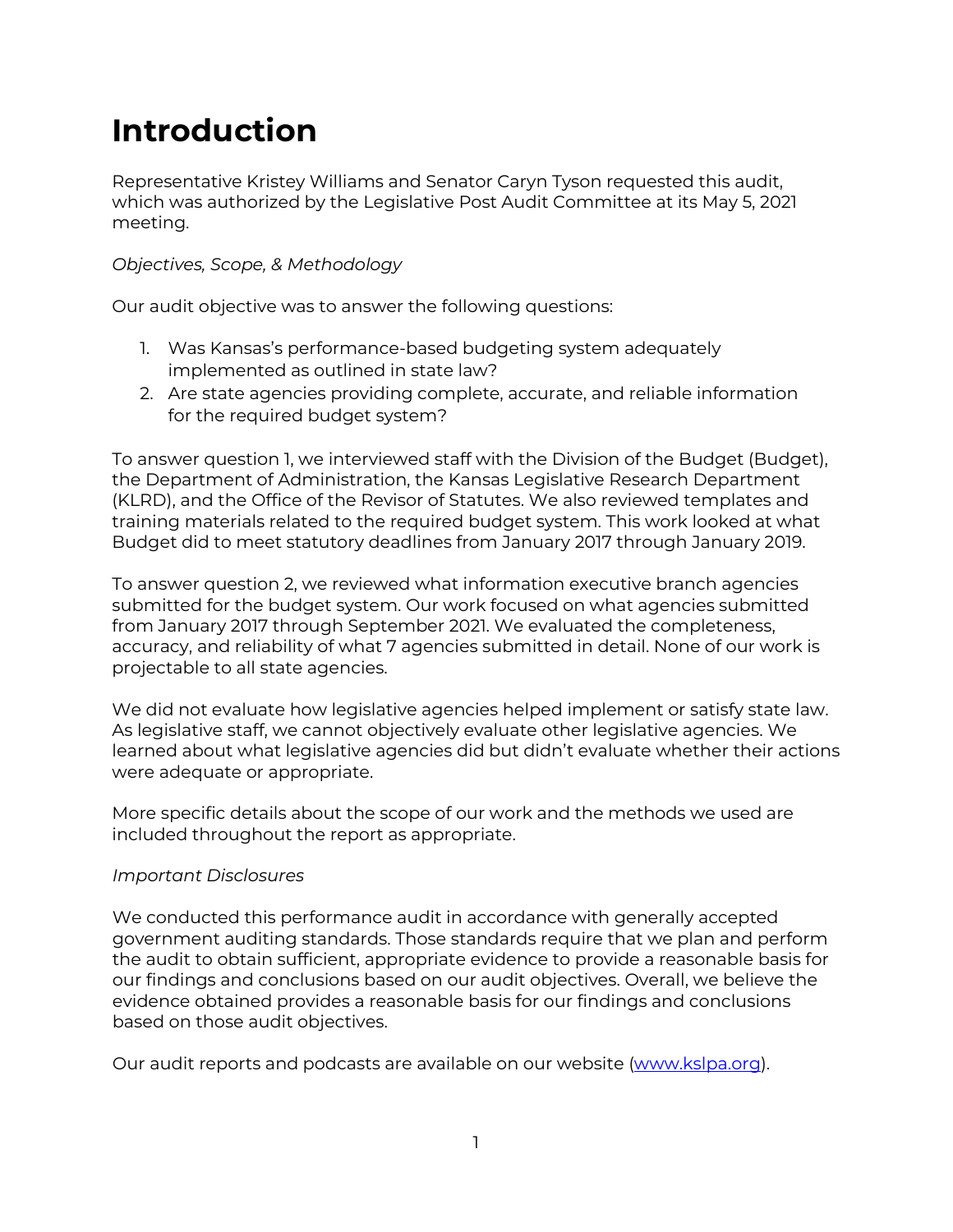# **The Division of the Budget generally met the basic requirements in state law, but this doesn't seem to have meaningfully changed how the state budgets.**

# **Background**

# **Kansas's budgeting process occurs in stages and involves several agencies.**

• **Figure 1** summarizes the state's budget process. As the figure shows, the process begins in June, when agencies develop budget requests. Then, the Division of the Budget (Budget) and the Office of the Governor develop the Governor's budget recommendations. These recommendations are published in January in the Governor's Budget Report. The Legislature reviews the recommendations and develops appropriations bills during session.



#### Figure 1. Kansas's budgeting process unfolds in several stages.

Source: LPA summary of state budget processes based on Budget and KLRD materials.

#### Kansas Legislative Division of Post Audit

- Kansas Legislative Research Department (KLRD) staff also review agencies' requests and the Governor's recommendations. KLRD staff develop budget analyses for legislative committees to review. Those analyses include selected performance measures from agency budget requests.
- Budget and KLRD condense agencies' budget information for the Governor and the Legislature. This means legislators may not see all information agencies provided in their original budget requests.
- Budget doesn't work with all agencies in the same capacity. Budget works most closely with the executive branch. By contrast, statute (K.S.A. 75-3718) prohibits Budget from revising the judicial branch's budget. The legislative branch also manages its own budget. The Legislature exempted Regents universities from the performance-based budget process in 2018.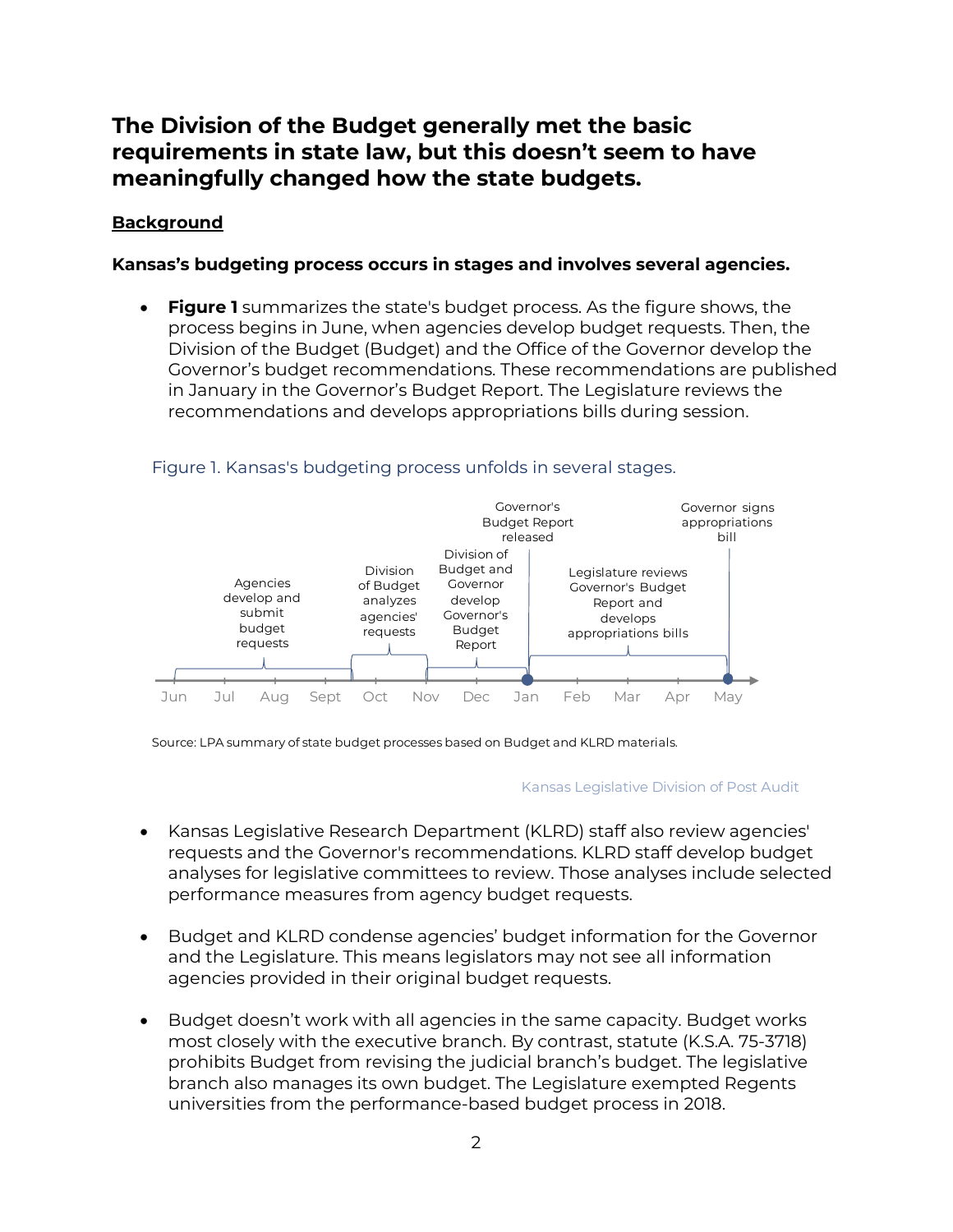# **In 2016, the Legislature passed a law requiring a performance-based budget system.**

- K.S.A. 75-3718b became law during the 2016 legislative session. It was based on recommendations from the 2016 Alvarez & Marsal State Efficiency Study. The study recommended Kansas implement a performance-based budget system.
- According to the study, performance-based budgeting would involve considering the results programs achieve with the money they receive. This would be a shift away from focusing on line-items (i.e., categories of expenditures, like salaries) and inputs (e.g., staff positions to fill). The study said this was the best budget method for Kansas to consider, in part because it could be implemented incrementally.
- Statute charges the Secretary of Administration with implementing the budget system. In practice, Budget is responsible for the required processes. Budget is part of the Department of Administration, although it operates independently.
- Budget worked with the Department of Administration, KLRD, and the Office of the Revisor of Statutes to do things like modify the state's accounting system and provide training to agencies.

# **Implementing State Law**

### **Statute required the performance-based budget system to be implemented in 3 phases.**

- K.S.A. 75-3718b(1) required the development of a program inventory. The inventory was due by January 9, 2017. It should have captured 6 specific elements for agency programs:
	- o The state or federal statute authorizing each program
	- o Whether each program is mandatory or discretionary
	- o A history of each program, including interactions with other agency programs
	- o Financial requirements for each program
	- o Prioritization of each program and subprogram
	- o The consequences of not funding each program and subprogram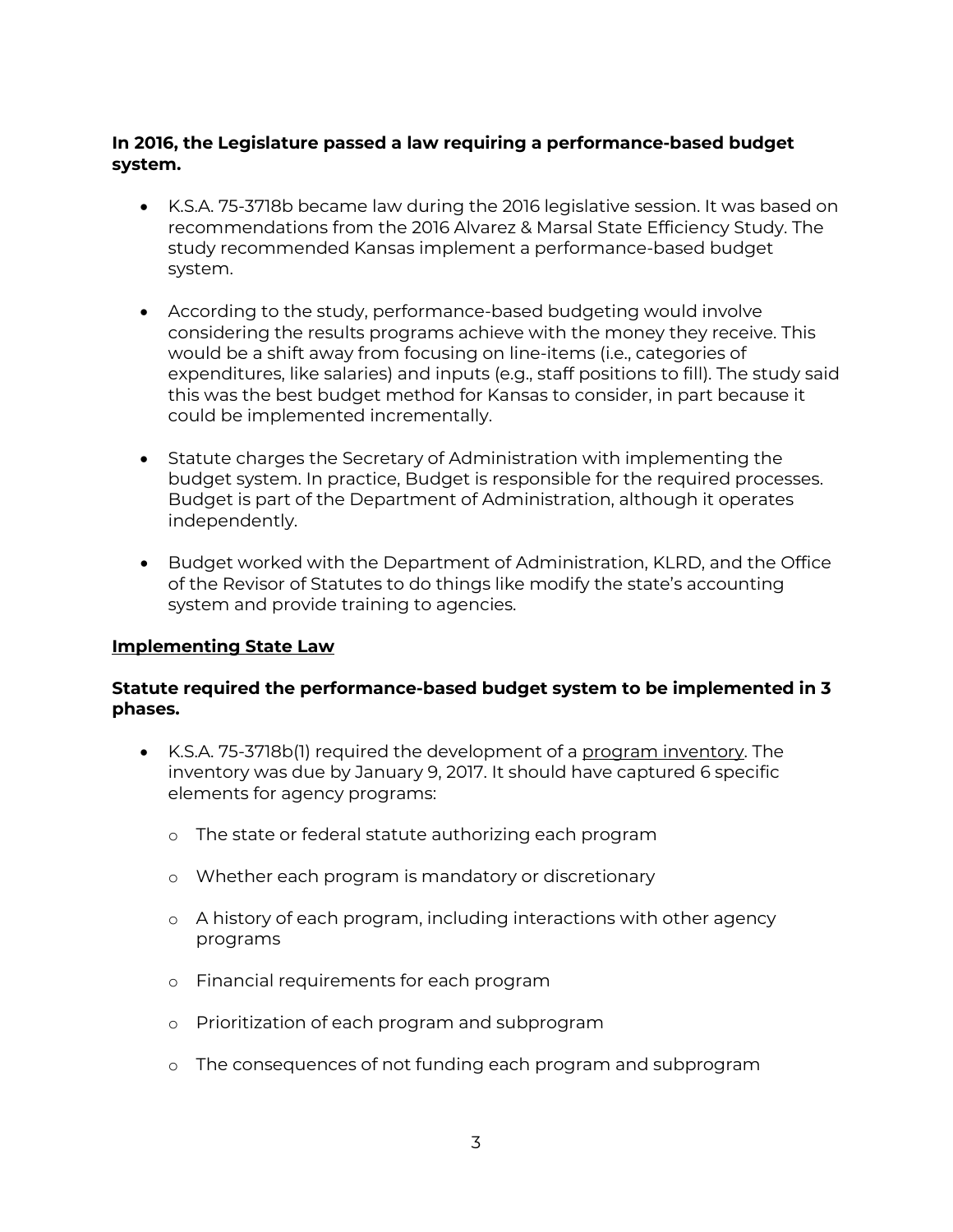- K.S.A. 75-3718b(2) required an integrated budget fiscal process. It was due by January 6, 2018. It should have accomplished 2 things:
	- o It should have aligned agencies' budgets with their program inventories. Agencies could then report expenditures by the programs and subprograms in their inventories.
	- o It should have aligned IBARS, the state's budget system, with SMART, the state's accounting and reporting system. This would make the programs and subprograms in the systems match.
- K.S.A. 75-3718b(3) required a performance-based budgeting system. It was due by January 14, 2019. It should have included at least 2 features:
	- o The system should have incorporated outcome-based performance measures for state programs.
	- o It should have made it easier to compare program effectiveness across state and political (e.g., county or city) boundaries.

### **Budget developed processes that satisfy the basic statutory requirements, with one exception.**

- We interviewed stakeholders to learn what they did to meet statutory requirements. We interviewed staff with Budget, the Department of Administration, KLRD, and the Office of the Revisor of Statutes. We also reviewed relevant documentation. For example, we looked at the training and guidance materials Budget gave agencies. We also reviewed some of what Budget required agencies turn in.
- Budget developed a program inventory by January 2017, but it did not include program interactions.
	- o Budget worked with KLRD to develop a template for agencies to fill out. Budget and KLRD also put on trainings to explain how to fill out the inventory. Budget staff told us they gave the completed inventories to KLRD. KLRD staff told us they gave the inventories to House budget committees and Senate subcommittees. KLRD did not give inventories to all legislators.
	- o Budget did not require agencies to explain how their programs interact as required by K.S.A. 75-3718b(1)(D). Budget staff told us requiring this level of detailed information would bog down agencies. Budget staff said such detail wouldn't help achieve the goal of developing performance measures for programs. The effect of this was likely limited because the inventory was only developed once and not all legislators received a copy.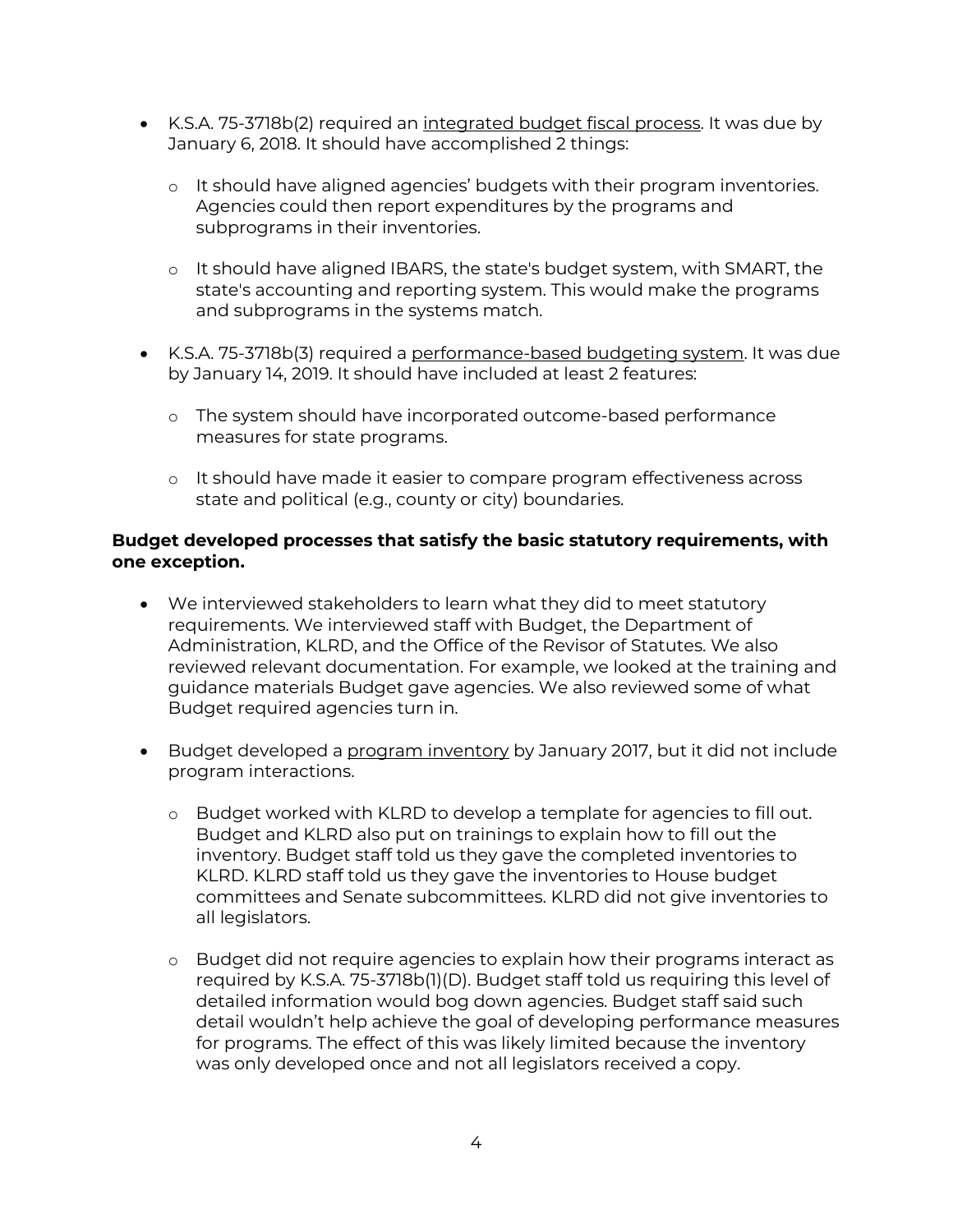- Budget created an integrated budget fiscal process by January 2018. Budget and agencies identified changes they needed to make in IBARS or SMART to align their budget reporting with their program inventories. Budget updated IBARS and the Department of Administration updated SMART.
- Budget took steps to implement a performance-based budget system by January 2019.
	- o This system mainly required agencies to review, consider revising, and get feedback on the performance measures they had previously been submitting. This emphasized having agencies develop ways to measure their performance through outcome measures. Budget created a template for agencies to map performance measures to their programs and subprograms. Budget and KLRD also provided training to help agencies develop outcome-based measures.
	- o Budget continues to require agencies to submit performance measures in their budget requests. Budget also requires agencies to support enhancement requests with performance measures. The budget instructions say Budget won't consider enhancements that don't include performance measures.

# **The performance-based budget system doesn't seem to have changed the way the state makes budgeting decisions.**

- The purpose of creating a performance-based budget system is to use information about how well agencies are performing to inform budget decisions. It involves focusing on what a program will achieve with the funding it receives.
- We didn't see any evidence this was happening systematically. For example, we talked to 7 executive branch agencies, and some said they didn't use performance measures to support their budget requests. They said their requests were mainly driven by operational needs, like staff needs. And Budget told us performance measures only inform executive budget decisions some of the time. Thus, it appears that at least for some agencies, performance information isn't systematically used to make budget decisions, even though Budget collects that information.
- State agencies reported performance measures even before the performance-based budget law was passed in 2016. But that information focused on how much agencies were doing. It didn't focus on how well agencies were doing. For example, an agency might have reported on how many inspections it did instead of whether those inspections increased compliance with legal requirements. Most of the 7 agencies we talked to told us the new budget processes didn't change the way they do business. Some agencies further told us they would have continued reporting on their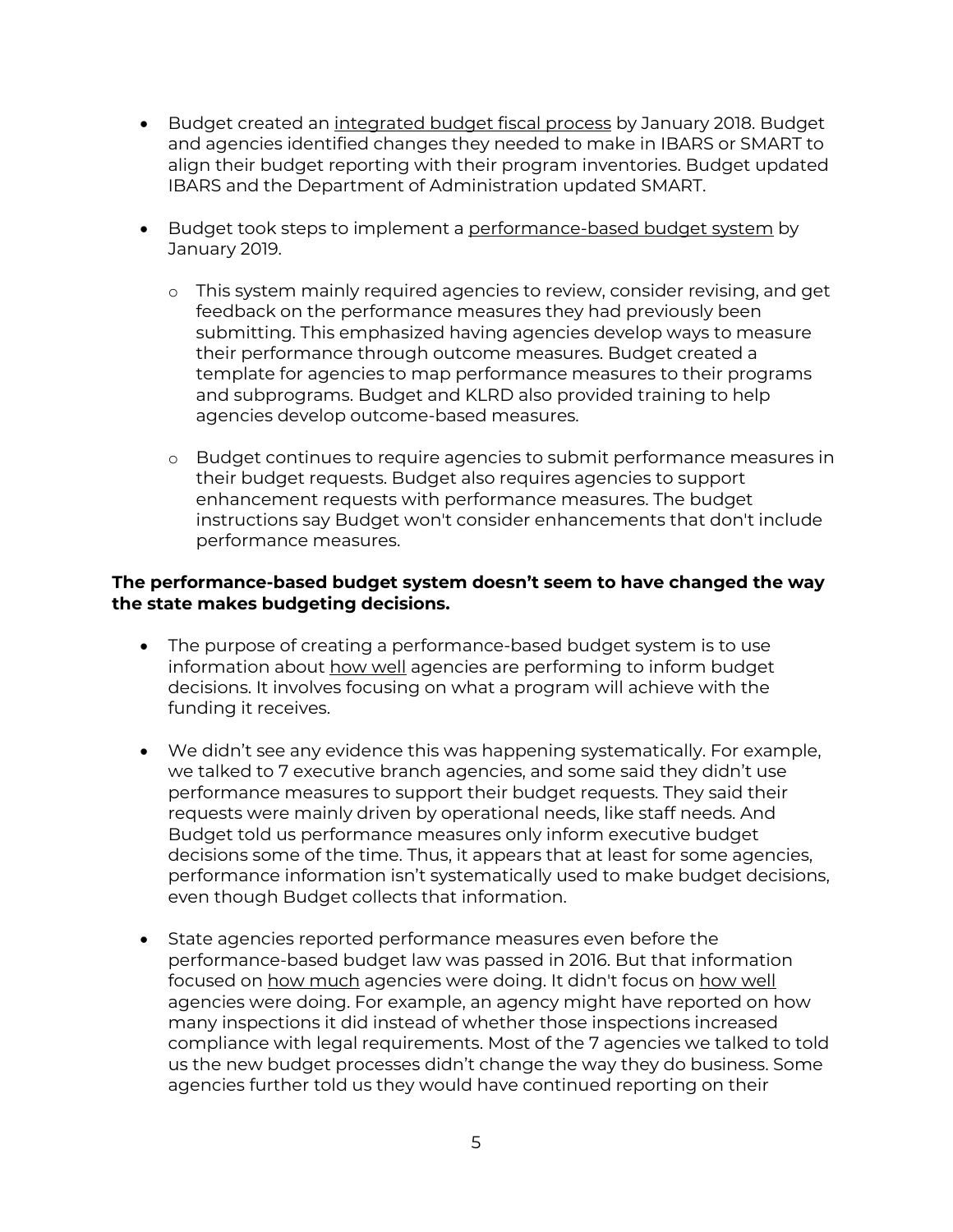performance like they had in the past regardless of the performance-based budgeting statute.

• We didn't evaluate the extent to which the Legislature uses the information Budget collected to make decisions because we're not independent from the Legislature. But we know not all performance information makes its way to legislators. For example, the Governor's Budget Report may only list a few performance measures an agency submitted. If legislators don't request and review an agency's original budget request, they may not see all performance information an agency submitted. This would limit the extent to which legislators can use performance information to make decisions.

### **That's partly because statute is very general and allows a lot of discretion.**

- Statute as written allows room for interpretation. For example:
	- o State law doesn't say whether agencies should submit program inventories annually. Budget asked agencies to submit program inventories in December 2016. Budget doesn't require agencies to update the program inventories each year. This may be problematic because the inventories will become outdated and less useful over time.
	- o Statute doesn't say how much information Budget should have collected about programs' financial requirements (e.g., how much the state must spend to get federal funding) in the program inventory. Budget asked agencies to identify whether their programs had financial requirements as a yes or no option. Budget didn't ask agencies what those requirements were. This may be a problem if legislators wanted more details about these requirements. For example, when developing a budget bill, legislators may want to know how much the state has to spend on a program to get federal funding.
	- o Statute doesn't specify whether all programs are required to have outcome-based performance measures. It's written in a way that could mean all programs need multiple outcome-based performance measures. Or it could mean only some programs need at least one outcome-based measure. Budget didn't require outcome-based measures for all agencies' programs. This may be a problem if legislators wanted all programs to have outcomes.
- State law also doesn't specify who's responsible for using the required information or how they should use it. Budget has generally collected the information required by statute. But it's not clear who this information should go to or what should happen next. Some legislators expressed concern because they haven't seen the information required by statute. Others expressed concern about the quality of the information they've seen. These issues limit how legislators can use performance information to inform budget decisions.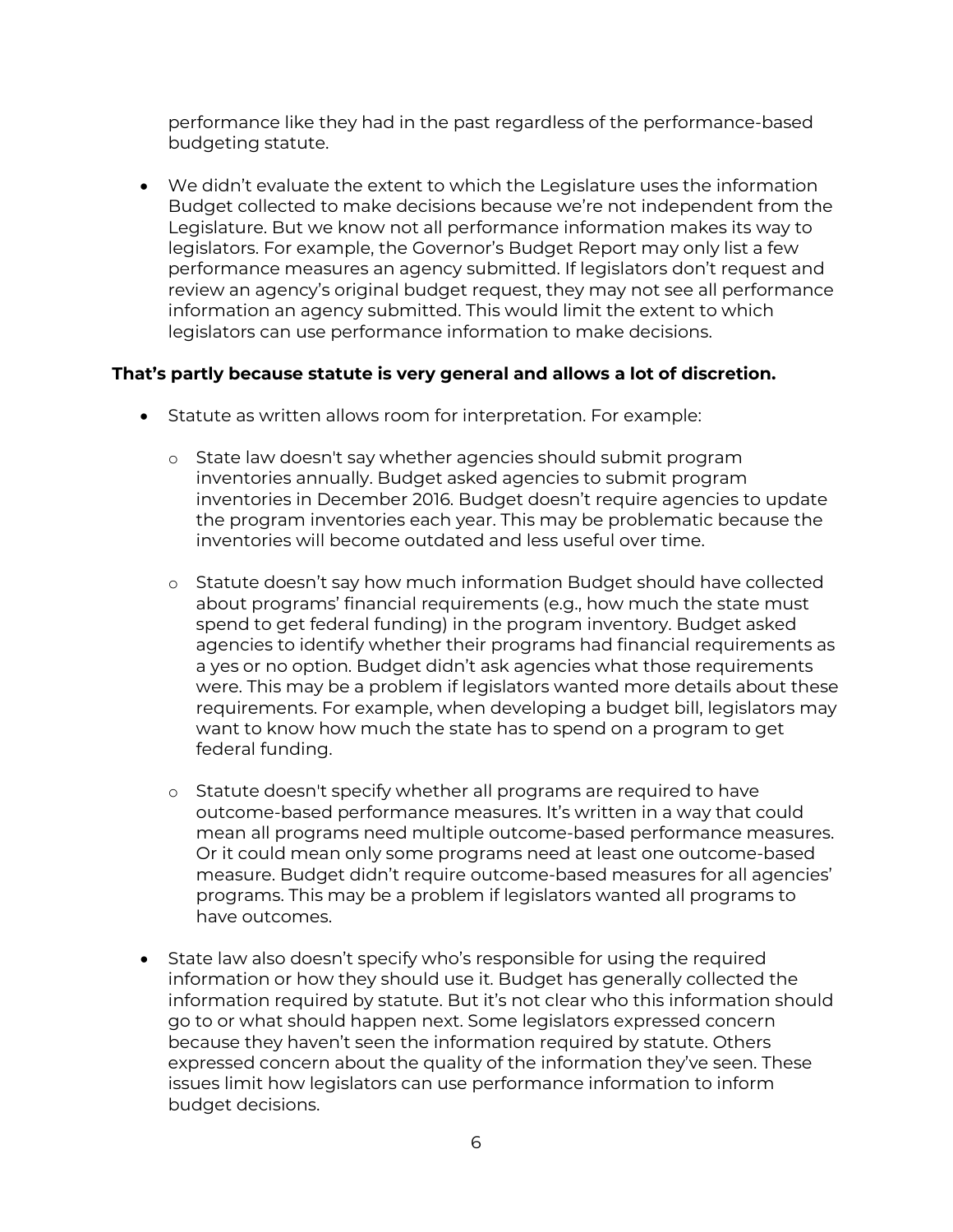# **Incorporating aspects of other states' performance-based budget legislation may improve Kansas's statute.**

- We looked at performance-based budgeting in 2 other states: Mississippi and New Mexico. We looked at Mississippi because it is working to overcome challenges like Kansas's. We looked at New Mexico because it's regarded as having a strong system.
- Mississippi and New Mexico have clearer performance-based budget frameworks than Kansas. For example:
	- o These states' legislation defines key terms. Kansas's legislation doesn't. For example, New Mexico's legislation includes definitions for terms like "outcome" and "performance-based budget."
	- o These states' legislation also defines clearer roles for the legislative branch. For example, Mississippi's legislation makes legislative staff responsible for collecting program inventories. It also says a legislative committee can use performance information in appropriations bills if they find it practical to do so. Kansas statute doesn't have this specificity even though the Alvarez & Marsal study said most performance-based budget laws define a clear role for the legislative branch.
- There may be additional promising practices in other states. The Alvarez & Marsal study identified Iowa, Oregon, Louisiana, and Oklahoma as potential models.

# **State agencies didn't always submit complete, accurate, or reliable information for the budget system.**

# **Background**

# **We did a high-level review of 79 executive branch agencies to see whether they submitted required information to Budget.**

- We based our review on 79 state agencies in the fiscal year 2020 Governor's Budget Report. The report summarizes budget information for each state agency.
- We didn't include Regents universities or legislative agencies in our review.
	- o We excluded Regents universities because the Legislature exempted them from statutory requirements.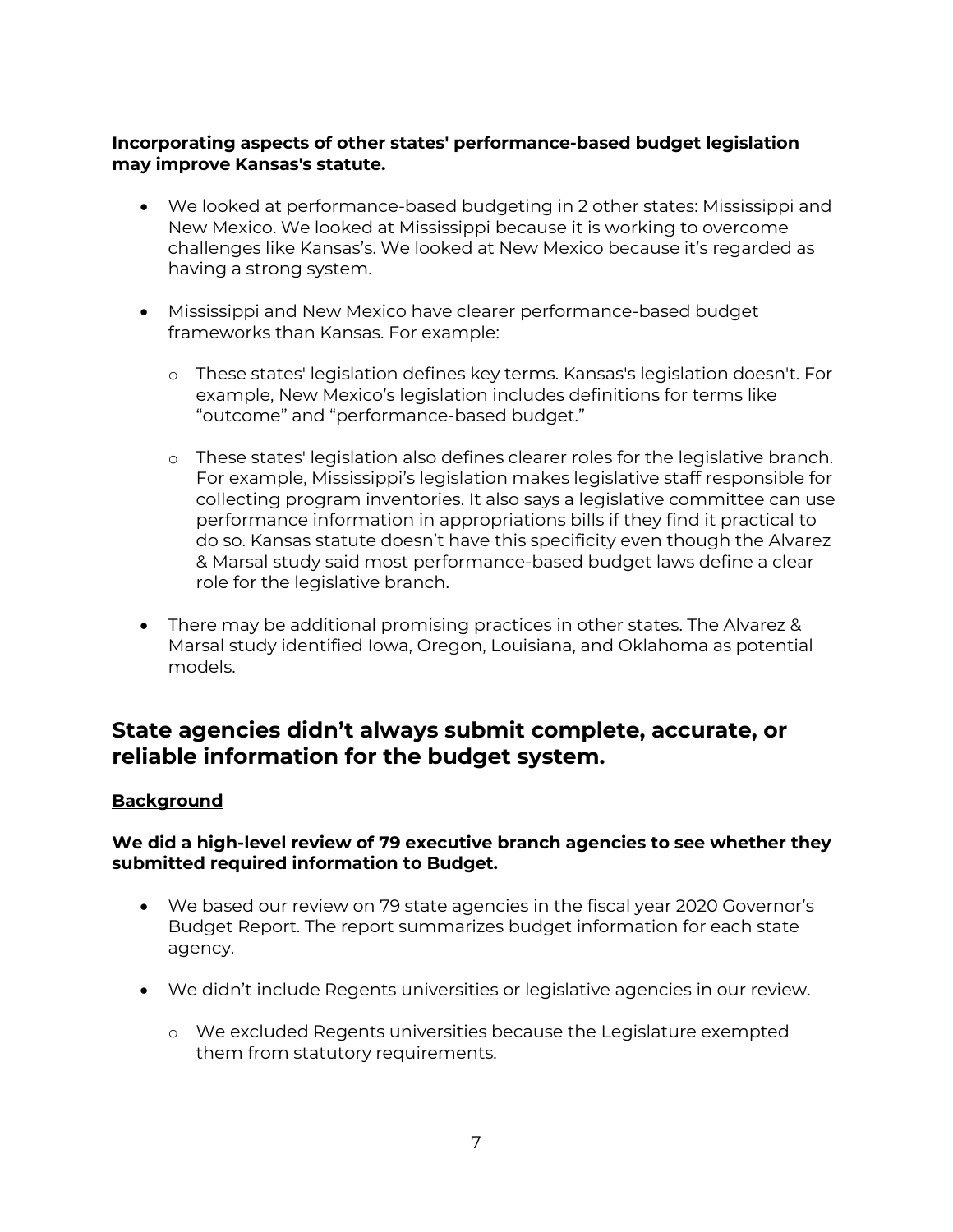- o We excluded legislative agencies because of independence issues. Professional auditing standards prevent us from evaluating agencies within the same branch of government. However, we wanted to disclose that our office has only submitted performance measures in two of the last four years they were required (2018 and 2021).
- We checked to see whether the 79 agencies submitted required information to Budget. We didn't check the quality of what agencies submitted. For example, we checked to see which agencies submitted program inventories. We didn't verify each agency submitted a complete or accurate inventory.
- We don't discuss what agencies submitted for the integrated budget fiscal process. The process was the second phase required by statute. It required Budget and the Department of Administration to align the state's budget and accounting systems. This required input from agencies. But Budget didn't centrally track agencies' input. Budget staff said they sometimes used informal communications (e.g., phone calls) to get input. And finally, not all agencies needed to request changes because their program structures didn't change. We saw evidence some agencies provided input. But we couldn't determine whether some agencies didn't provide input when they should have.
- The time periods we evaluated varied depending on what part of the process we were checking. For example, we looked at whether agencies submitted inventories by January 9, 2017. That was the statutory due date.

# **We also reviewed 7 agencies' information in detail to evaluate its quality.**

• **Figure 2** summarizes the 7 agencies we reviewed in detail. Those 7 agencies were the Department of Education (KSDE), the Department of Corrections (KDOC), the Department of Revenue (KDOR), Kansas Highway Patrol (KHP), the Office of the State Bank Commissioner (OSBC), the Kansas Human Rights Commission (KHRC), and the Kansas Dental Board (KDB).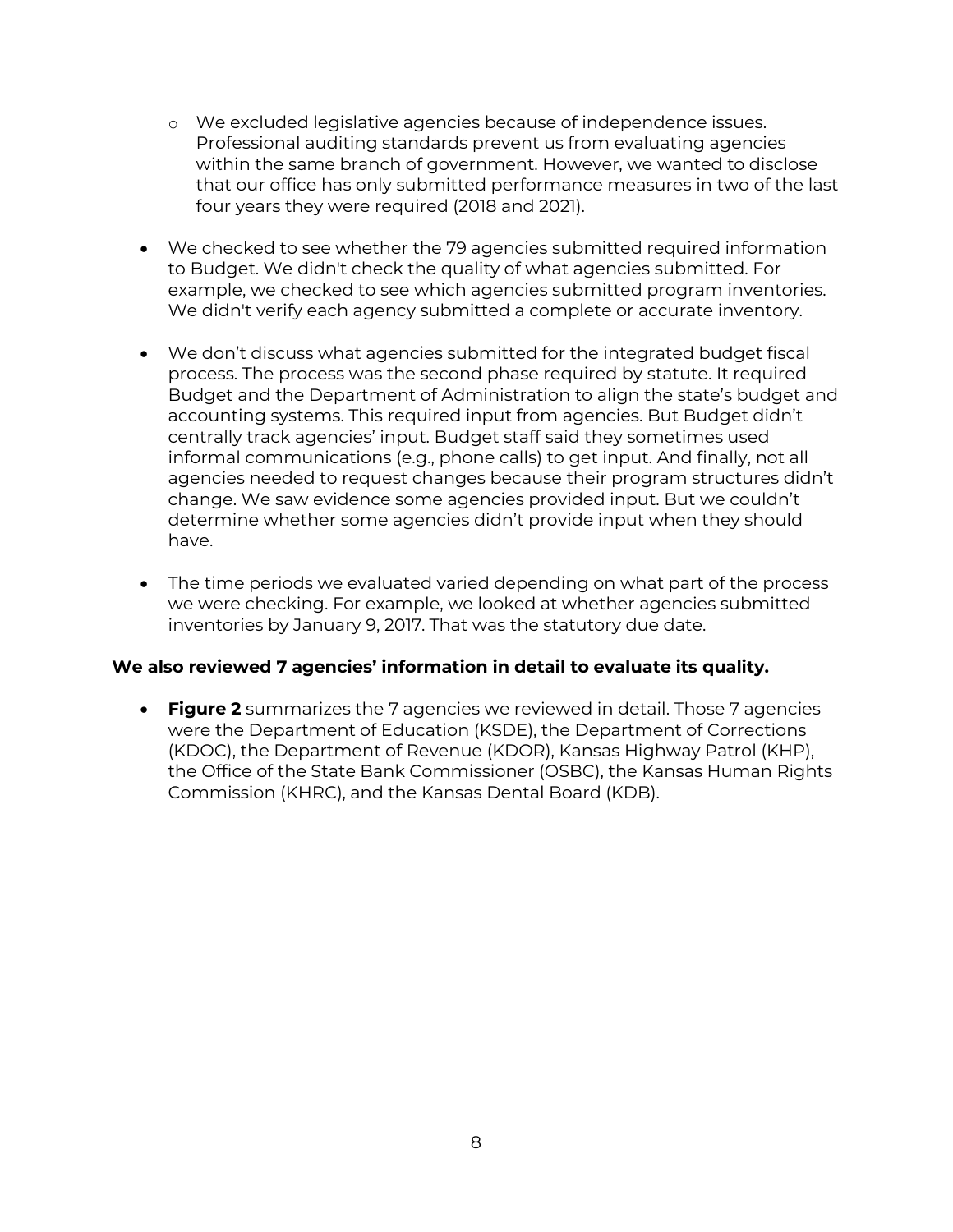|               | Figure 2. We selected 7 agencies to review based on expenditures |
|---------------|------------------------------------------------------------------|
| and staffing. |                                                                  |

|                                       | FY 20 Expenditures |                 |  |
|---------------------------------------|--------------------|-----------------|--|
| <b>State Agency</b>                   | (millions)         | Number of Staff |  |
| Department of Education               | \$5,531            | 264             |  |
| Department of Corrections             | \$222              | 507             |  |
| Department of Revenue                 | \$105              | 1,089           |  |
| Kansas Highway Patrol                 | \$99               | 881             |  |
| Office of the State Bank Commissioner | \$10               | 107             |  |
| Kansas Human Rights Commission        | \$1                | 23              |  |
| Kansas Dental Board                   | \$0.4              | 3               |  |

Source: The State of Kansas Governer's Budget Report, Fiscal Year 2022 (unaudited)

Kansas Legislative Division of Post Audit

- We selected these agencies because they varied in size and in the types of services they provide. Because this was a judgmental selection, our results are not projectable across all state agencies.
- We checked to see whether the 7 agencies submitted complete program inventories.
	- o We looked only for information that statute required.
	- o We didn't verify agencies submitted correct information for all parts of the inventory. For example, we didn't verify agencies reported the correct statutory citations for their programs. We only checked to see that they provided a response that appeared reasonable.
- We reviewed a selection of these 7 agencies' performance measures. Some agencies submitted a lot of performance measures, and it wasn't feasible for us to review them all. For the ones we selected, we checked to see if the agency provided outcome measures that were valid. We also checked whether the measures were accurate and based on reliable data.

#### **Agencies' Program Inventories**

#### **4 of 79 agencies didn't submit program inventories.**

- The Abstracters Board of Examiners and the Board of Veterinary Examiners didn't submit program inventories.
	- o Budget said the Abstracters Board is very small. It had no FTE positions in FY18 and less than \$25,000 in expenditures. Budget said it didn't make sense to have the board submit an inventory.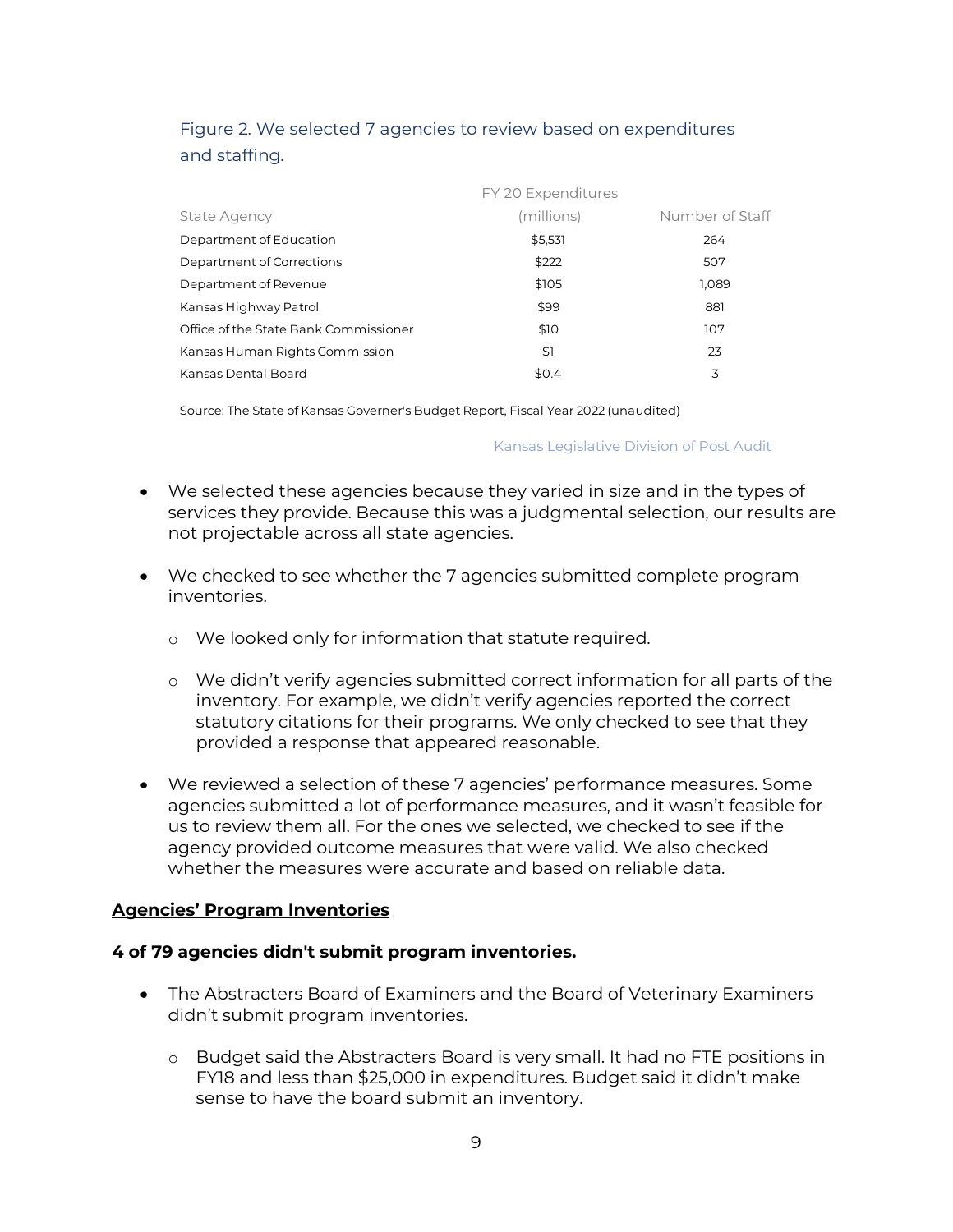- o We couldn't determine why the Board of Veterinary Examiners didn't submit a program inventory. Neither the board nor Budget could explain why the board didn't submit an inventory. The board used to be part of the Department of Agriculture. It became independent in 2016. The timing of its independence may have caused it to slip through the cracks.
- The Office of the Governor and the Attorney General didn't submit inventories. Budget staff told us they can't compel agencies led by elected officials to submit program inventories.
	- o Budget didn't identify someone in the Governor's Office we could ask about this. This was because the inventories were due under a prior administration.
	- o The Office of the Attorney General told us the agency submitted an inventory that was the basis of the budget narratives they currently use. However, the office was unable to find the communication in which it sent the inventory to Budget.
- This work was only to check whether each agency submitted an inventory. We didn't check whether all inventories were complete.

#### **5 of the 7 agencies' program inventories we reviewed for quality didn't include all required information.**

- As previously discussed, statute required program inventories to capture 6 specific elements for agencies' programs:
	- o The state or federal statute authorizing each program
	- o Whether each program is mandatory or discretionary
	- o A history of each program, including interactions with other agency programs
	- o Financial requirements
	- o Prioritization of each program and subprogram (i.e., how important each program is)
	- o The consequences of not funding each program and subprogram
- **Figure 3** summarizes our review of the 7 agencies' inventories and performance measures. As the figure shows, 2 agencies' inventories had significant deficiencies.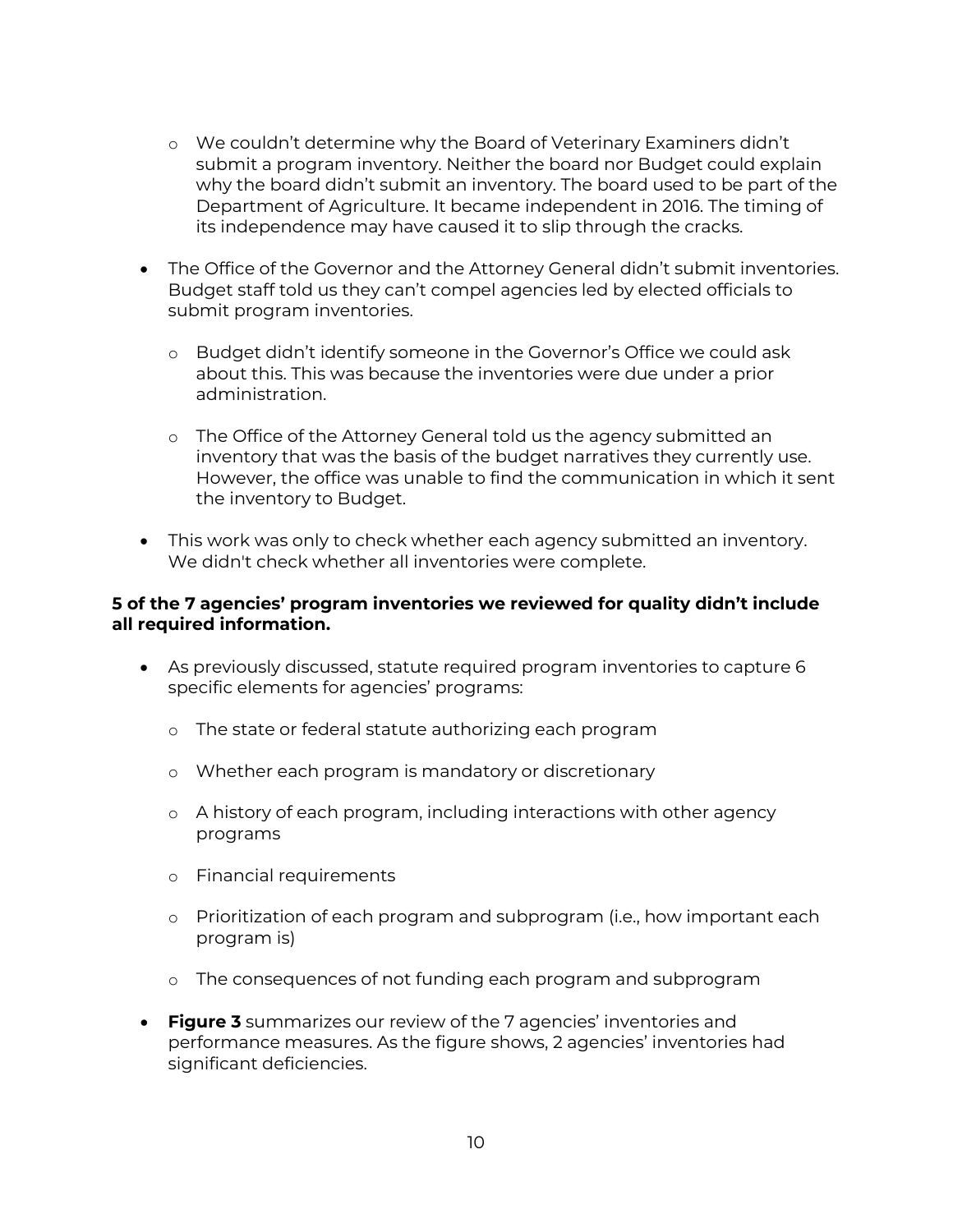- o KDOC didn't rate the priority levels of any of its subprograms. It also didn't provide histories for 9 of its 12 programs. It listed statutory citations instead of providing narrative information.
- o KDOR didn't rate the priority of any of its programs. It only rated the priorities of its subprograms.

| <b>State Agency</b>                   | Program Inventory | Performance Measures |                                   |
|---------------------------------------|-------------------|----------------------|-----------------------------------|
|                                       |                   |                      | Outcome-Based Accurate & Reliable |
| Kansas Human Rights Commission        | $\mathbf x$       | ✓                    | (a)                               |
| Kansas Dental Board                   | ✓                 | x(b)                 | ✓                                 |
| Kansas Highway Patrol                 | ✓                 |                      | $\boldsymbol{\mathsf{x}}$         |
| Office of the State Bank Commissioner | ×                 |                      | $\mathbf x$                       |
| Department of Education               | ×                 |                      | $\mathbf x$                       |
| Department of Revenue                 | ×                 |                      | ×                                 |
| Department of Corrections             | ×                 |                      | ×                                 |
|                                       |                   |                      |                                   |

#### Figure 3. The issues in the 7 selected agencies' information submissions varied.

 $\checkmark$  = no issues identified,  $\checkmark$  = minor issues identified,  $\checkmark$  = significant issues identified

(a) We couldn't determine how accurate and reliable KHRC's measures were. We were only able to review 1 of 9 measures for accuracy and none for reliability.

(b) We think state law intended for each agency to report a few outcome-based measures. KDB only had output measures. However, statute doesn't clearly require all agencies to have outcome-based measures. Based on KDB's activities, we didn't think this was a problem as described more in the report.

Source: LPA review of selected agencies' performance-based budgeting information submissions.

Kansas Legislative Division of Post Audit

- As the figure also shows, 3 other agencies' inventories had minor issues. For example, KSDE didn't rate the priority levels of its administrative subprograms. We thought this was a minor issue because it affected only 1 of the department's programs. By contrast, the KDOC didn't provide priority levels for any subprograms.
- Causes of incomplete inventories varied. In some cases, it appears agencies simply forgot to provide a few pieces of information. In other cases, agencies had tentative explanations for the issues we noticed. For example, KDOC officials speculated they didn't prioritize subprograms because their subprograms are all statutorily required. But they couldn't be sure due to turnover in management. Budget didn't have a consistent, centralized process to review what agencies submitted.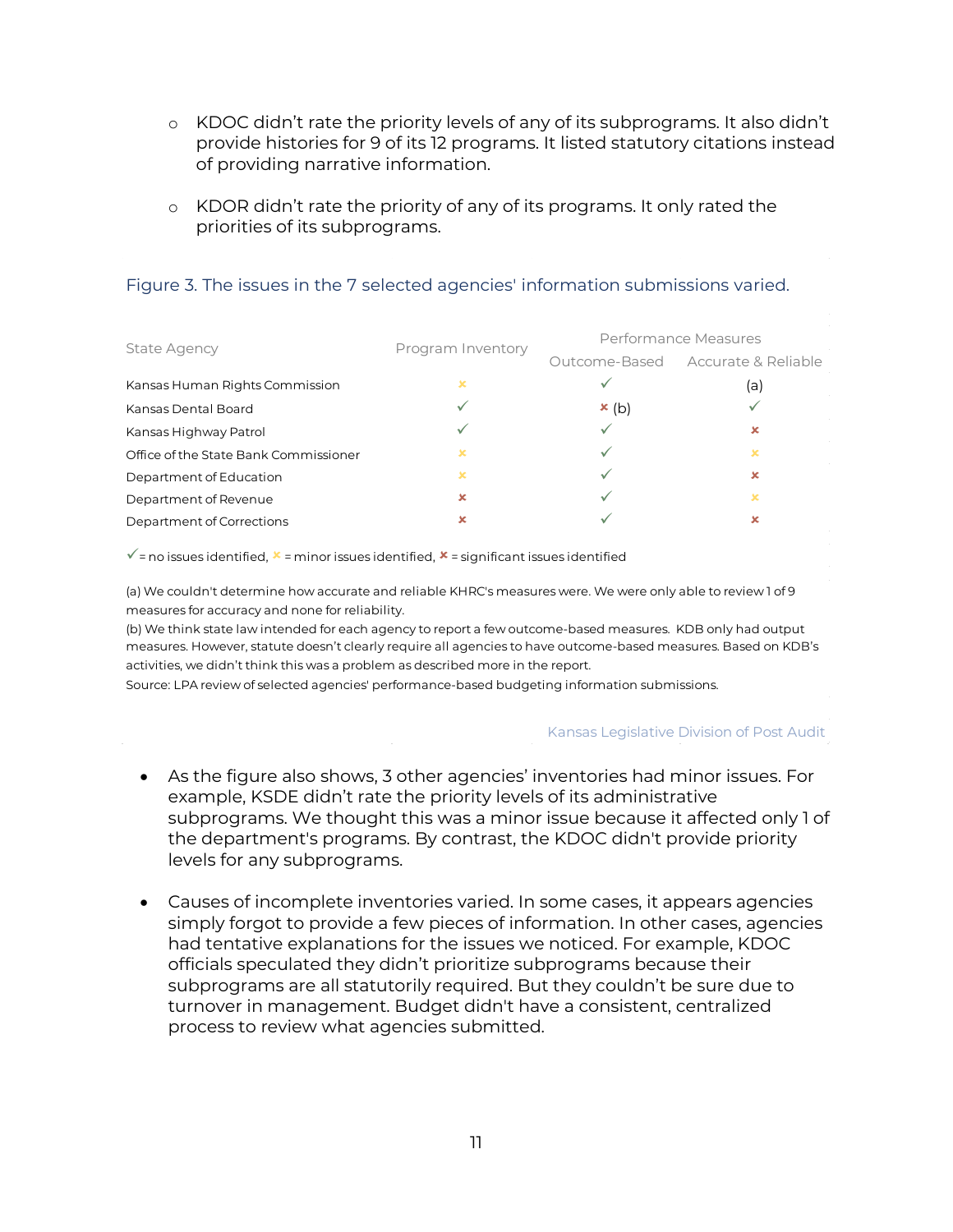• The effects of these issues are likely minor because of how Budget implemented the program inventory. The program inventory was a one-time process that agencies used to develop performance measures.

# **Agencies' Performance Measures**

# **All but 2 of 79 agencies had performance measures in the fiscal year 2020 Governor's Budget Report, but it's not clear how many agencies reevaluated their measures for performance-based budgeting.**

- Budget required agencies to submit performance measures as part of the performance-based budget system requirement. Agencies had historically reported performance measures to Budget. But agencies should have reevaluated their measures for the new budget system. Budget and KLRD staff reviewed agencies' measures and provided feedback.
- Budget didn't keep documentation showing which agencies submitted reevaluated performance measures. Budget had documentation for 57 of 79 agencies. It's possible some of the remaining 22 agencies submitted documentation and Budget simply didn't keep it. For example, Budget didn't have evidence 2 of the 7 agencies we reviewed in detail submitted performance measures. But based on our work with those agencies, they had. This means we couldn't readily identify which agencies submitted measures.
- But based on the fiscal year 2020 Governor's Budget Report, all but 2 of the 79 agencies we reviewed had performance measures listed. This means agencies generally submitted performance measures to Budget. The only agencies that didn't were the Office of the Governor and the Judiciary. Judiciary officials told us they submitted measures to Budget. They showed us measures they sent to Budget and said they weren't sure why the Budget Report didn't have measures listed.
	- o But the fact that agencies had measures in the Governor's Budget Report doesn't necessarily mean agencies revised their performance measures for the performance-based budgeting system. They could have continued reporting the same measures they had in the past.
	- o Further, the Governor's Budget Report only contains some of the performance measures agencies submit to Budget. Budget may change the measures it features in the report from year to year. This means we can't use the budget reports to determine whether agencies revised their measures for the performance-based budget system.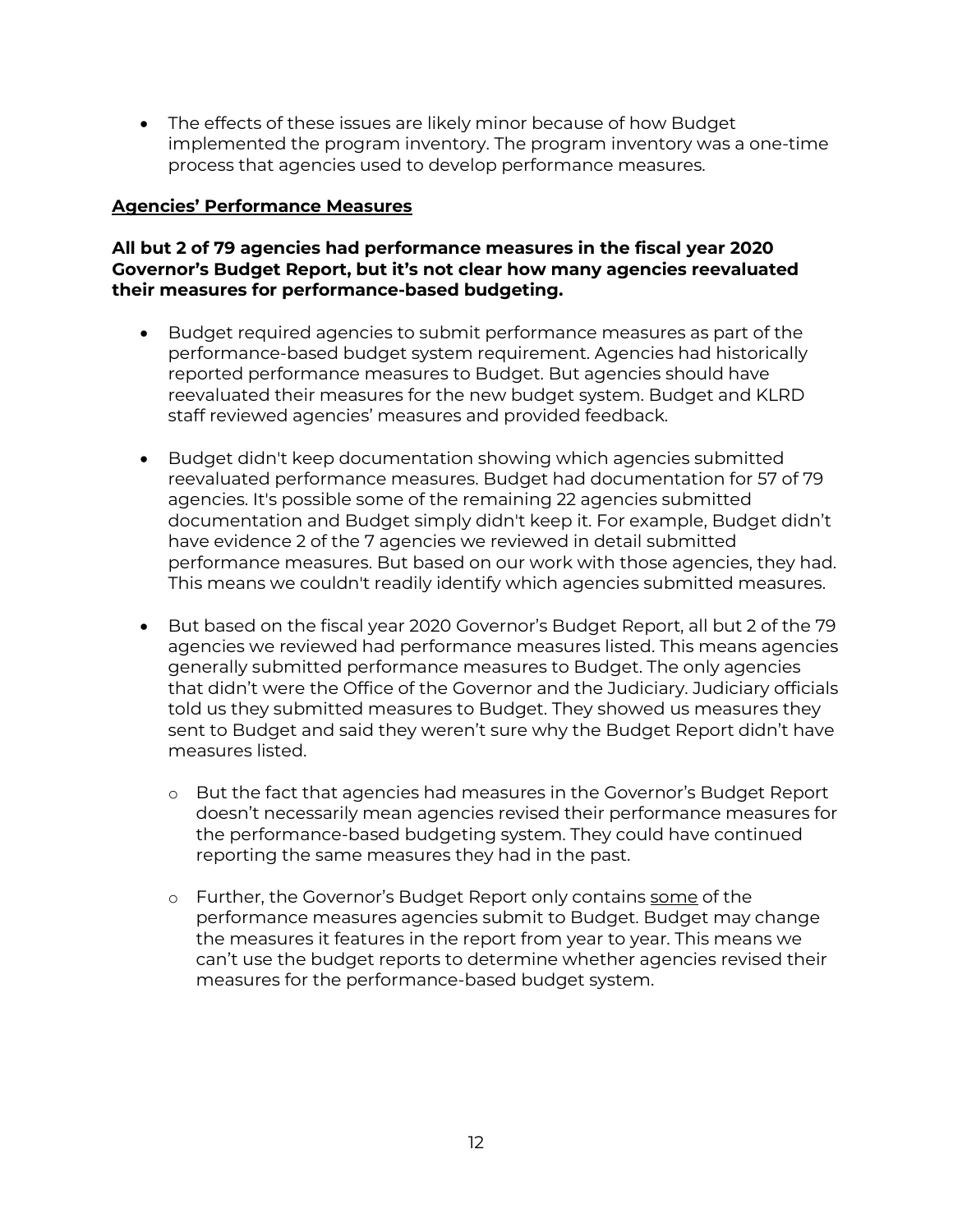### **We reviewed some of the 7 selected agencies' performance measures to see if they were valid and outcome-based.**

- Statute required a budget system that included outcome-based performance measures for state programs. We expected each agency to submit at least a few outcome-based measures.
- We thought measures were outcome-based when they showed the ultimate effects of agency activities. In other words, we thought they helped show whether an agency or program is achieving its objectives. By contrast, we thought measures were output-based when they showed how much an agency is doing.
	- o For example, say a program's purpose is to increase highway safety.
	- o An output measure for that agency might be the number of DUI arrests made. This reflects how much the agency is doing to achieve its mission.
	- o An outcome measure for that agency might be change in highway fatality rate. This shows whether the agency's activities (i.e., arresting drunk drivers) is effective at improving highway safety.
- Valid measures are measures that help assess how an agency is performing.
- To determine whether a performance measure was valid and outcome-based, we analyzed 6 aspects. If the answers to these questions were all yes, then we considered the measure to be valid and outcome-based.
	- o Does the measure concern an outcome (reflect the effectiveness of an agency's activities) rather than an output (reflect how much an agency does or produces)?
	- o Is there a direct link between the measure and the associated program's purpose?
	- o Is the measure quantifiable?
	- o Can the measure be measured consistently over time, without gaps in data?
	- o Can the agency plausibly influence its performance on the measure?
	- o Can a change in the measure say something about the quality of the agency's performance?
- Deciding whether measures were valid and outcome-based required professional judgment. Someone's interpretation of whether a particular measure is valid and outcome-based is subjective. This is at least in part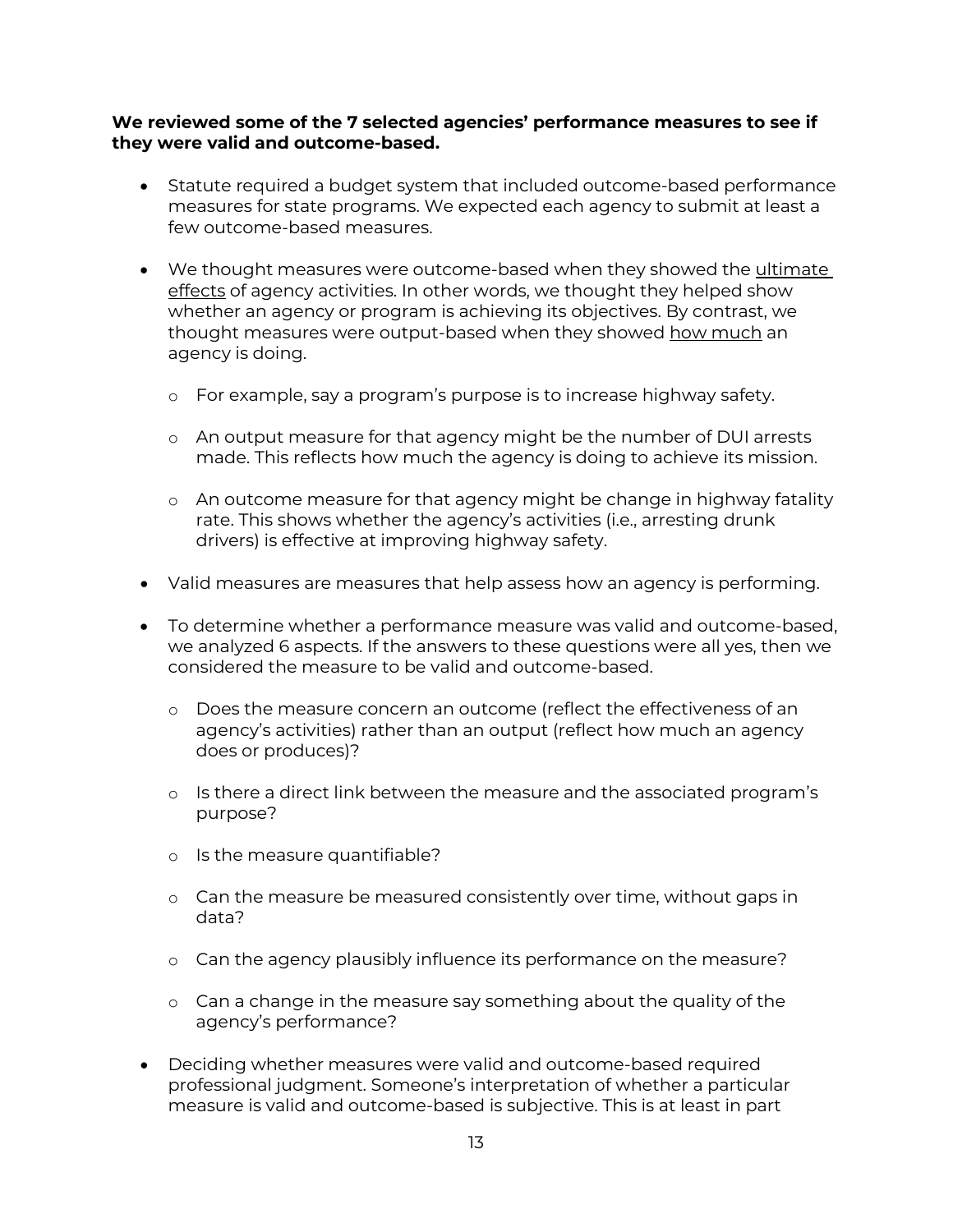because the outcomes agencies measure may be affected by things besides what agencies do.

### **6 of the 7 agencies we reviewed submitted at least some valid outcome measures.**

• As **Figure 4** shows, we reviewed between 5 and 28 performance measures from each of the 7 agencies we selected. We reviewed a total of 122 performance measures. All measures were in the budget requests the agencies submitted to Budget for the upcoming 2023 fiscal year.

Figure 4. Most of the agencies we reviewed reported ultimate or intermediate outcome measures; only 1 agency reported only output measures.



Source: LPA review of selected performance measures from 7 agencies.

#### Kansas Legislative Division of Post Audit

- 32 (26%) of the measures we reviewed were valid and reflected an ultimate outcome. These types of measures most clearly illustrate whether agencies' activities are effective.
	- o For example, a KDOR measure shows how often liquor license holders sell alcohol to underage individuals in tests. This shows how effective the department's regulation activities are at stopping alcohol sales to minors.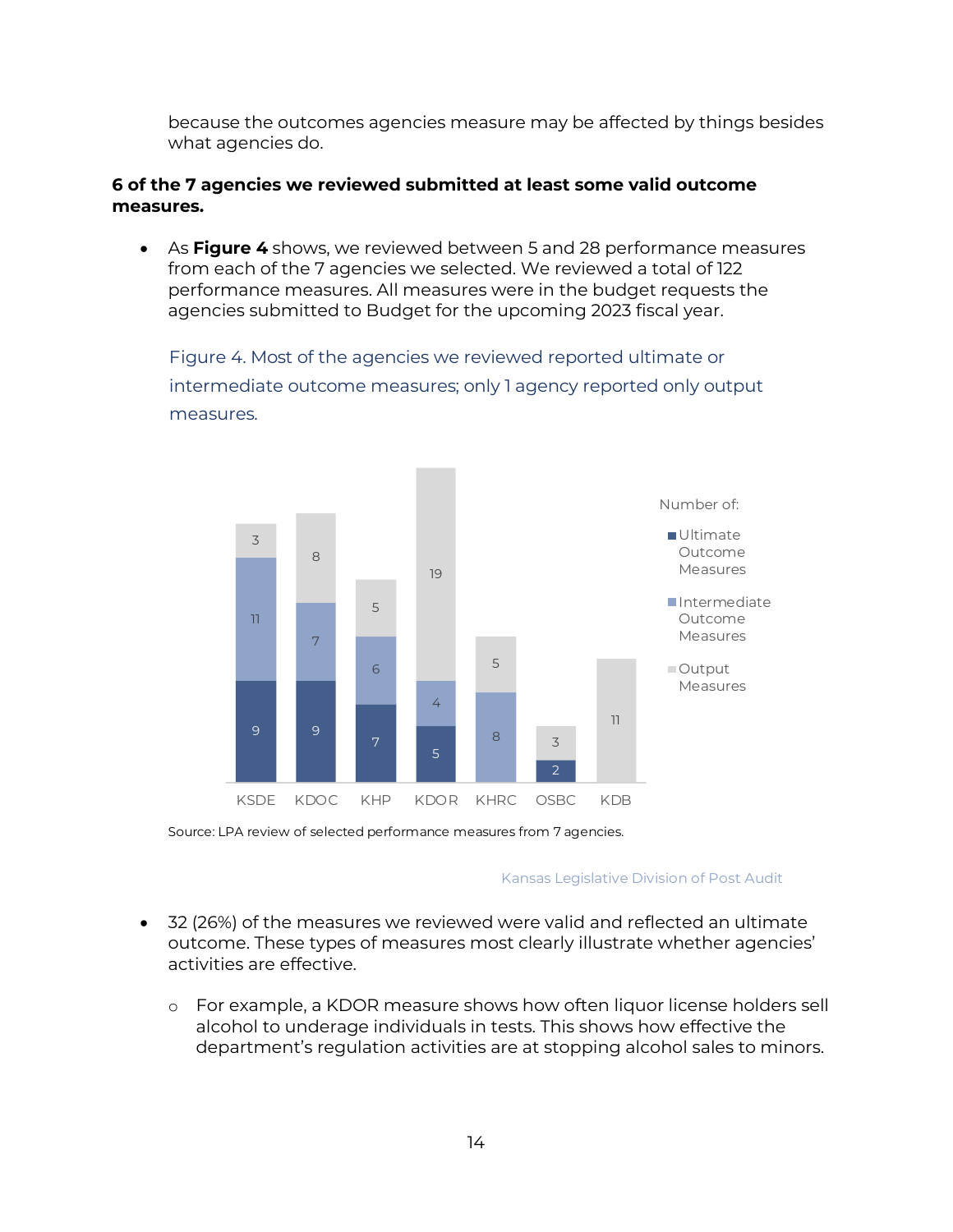- 36 (30%) measures were valid and reflected intermediate outcomes. They may also have reflected whether a process was working well. These measures don't directly show how well an agency is doing at achieving its goals. But they do show the more immediate effects of agencies' activities. They measure more than just how much an agency is doing or producing (i.e., they're not simply output measures).
	- o For example, KHP reports the percentage of trucks its mobile units identify as illegally overweight. One of KHP's goals is to protect highway infrastructure and enhance public safety. The measure doesn't directly show KHP has protected infrastructure or enhanced safety. That's because KHP's mobile units represent only a small fraction of truck weighs (e.g., about 5,500 in FY 21), so it paints an incomplete picture. KHP weighs many more trucks at fixed weigh stations (e.g., about 600,000 in FY 21). But based on changes in the measure, one could make inferences about whether the program is achieving its goal. For example, a decrease in the percentage of overweight trucks stopped may mean less wear on highway infrastructure.
- The remaining 54 (44%) measures were output measures. They measured how much agencies did or produced. They didn't show the effects of agencies' activities. We think it's okay that agencies submitted these types of measures, too. Statute doesn't say agencies can't or shouldn't submit output measures.
	- o For example, KHRC's goal is to prevent discrimination. It reports the number of people it trains on discrimination. But that doesn't tell us whether the trainings are effective at reducing discrimination. KHRC tries to measure the effectiveness of its trainings through surveys. It doesn't report this as a performance measure, but it discusses it in its budget request. KHRC officials were agreeable to reporting it as a performance measure in the future.

#### **1 of the 7 agencies we worked with only had output measures, but we didn't think this was a problem.**

- Based on our criteria, the Kansas Dental Board (KDB) had no outcome measures. It had only output measures.
- We generally expected agencies to have at least a few outcome-based performance measures. We thought this would reasonably satisfy the intent behind statute.
- But as previously discussed, it's not clear statute requires all agencies to have outcome-based measures. Further, outcome measures may not make sense for all agencies or programs.
	- o For example, KDB officials said their activities were mainly about managing inputs and outputs (e.g., number of dentists to inspect). They told us they don't have much of an ability to drive or measure outcomes.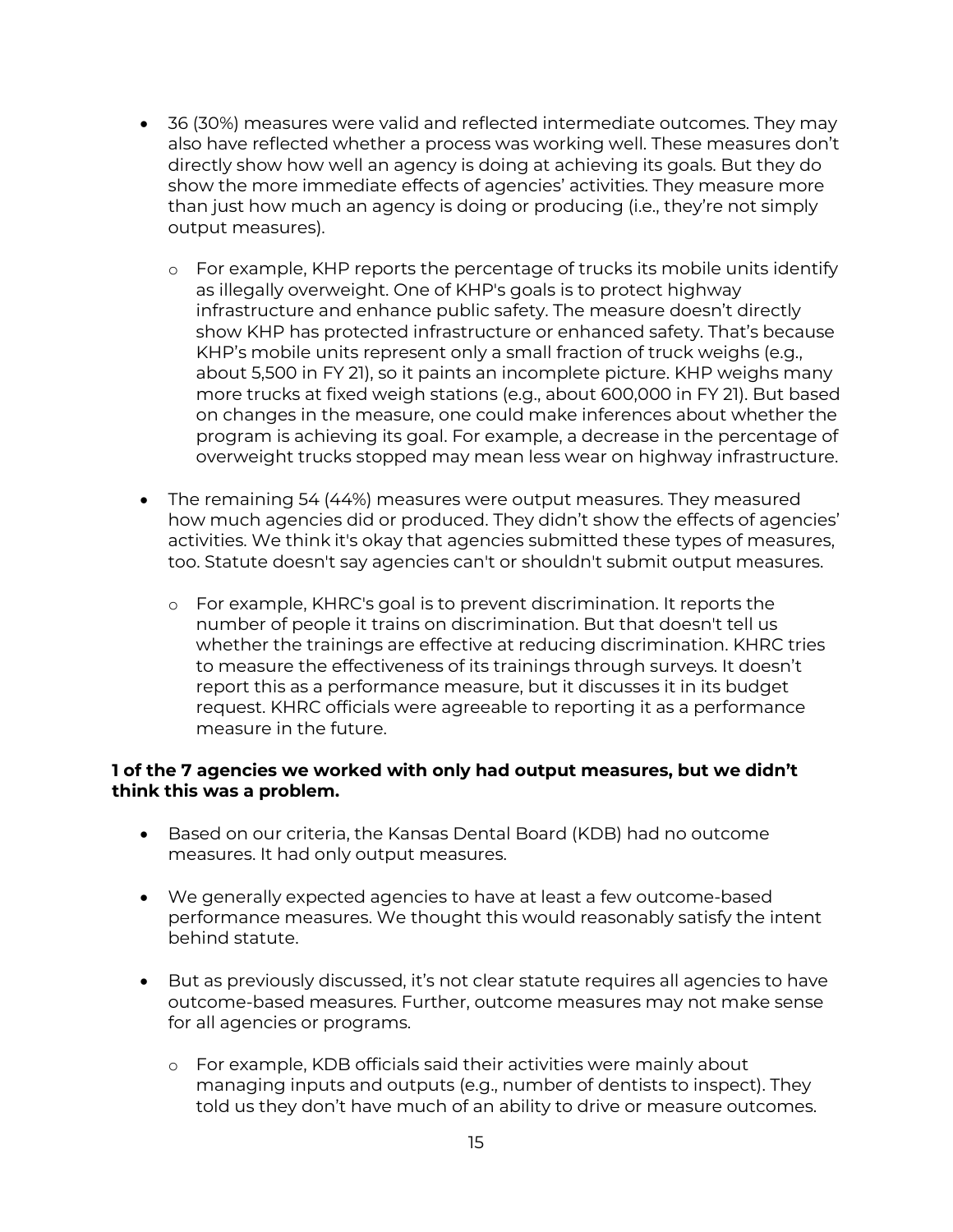They said inputs and outputs are the main drivers of their budget requests, not outcomes.

• Whether all programs or agencies should have outcome-based performance measures is a policy decision. It may be that not all agencies should be subject to the same requirements. The question is what information policymakers need for budget decisions. In some cases, outcome measures may not be the most relevant performance information.

# **We also reviewed the 7 agencies' performance measures to see if they were accurate and based on reliable data.**

- Of the 122 measures we reviewed for validity, we reviewed 68 to see whether they were calculated accurately and based on reliable data. We reviewed between 5 and 15 measures for each of the 7 agencies. For each measure, we checked what the agency submitted for at least one of fiscal years 2019 through 2021.
- The scope of our accuracy and reliability review was limited.
	- o To assess accuracy, we checked whether agencies included all relevant data in their calculations. We also checked whether their calculations made sense.
	- o To assess reliability, we checked whether the data used to calculate measures had obvious errors (e.g., outliers or illogical values). We also considered whether the data were measuring the correct things. We didn't do in-depth reviews of agencies' documentation.
- We couldn't assess accuracy or reliability for many measures. This was generally because doing so would have required significant additional work. However, that work wouldn't have likely changed our answer to the audit question.
- If we couldn't assess reliability, we still tried to assess accuracy. For example, 1 of KDOC's measures is the number of offenders under parole supervision. We couldn't verify the data counted all offenders who were under parole (i.e., that the data was reliable). But we could check to see that KDOC added the categories of offenders under parole correctly.

# **3 of the 7 agencies had significant accuracy or reliability issues with 1 or 2 of their measures.**

• As **Figure 3** shows, agencies had accuracy and reliability issues of varying magnitudes. 3 agencies had significant issues with a few measures. These issues would cause someone to draw an incorrect conclusion about agency performance.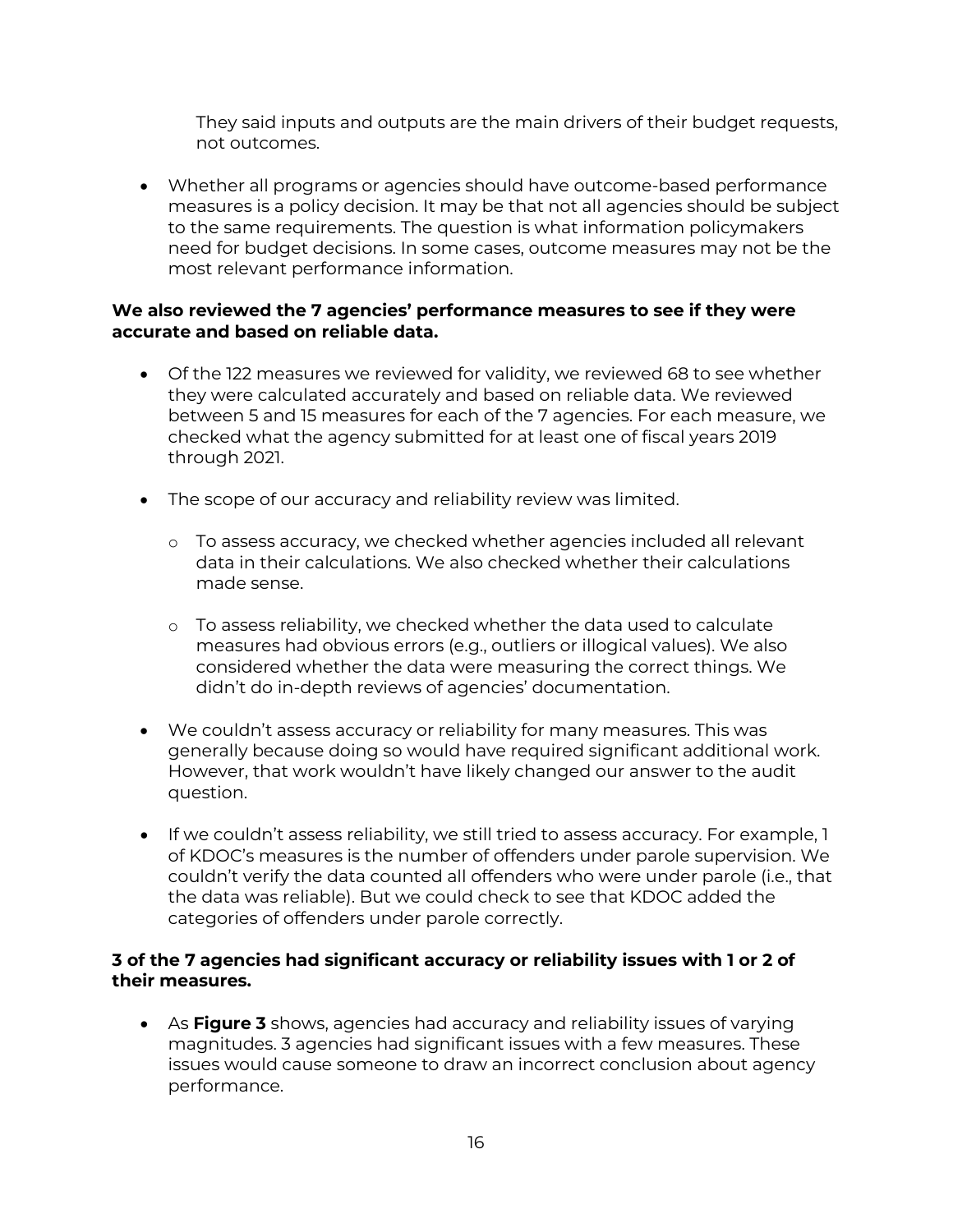- 2 of the 11 measures we checked for KHP were based on significantly unreliable data and inaccurate.
	- o KHP reports the percentage of trucks its mobile units stop that are illegally overweight. For fiscal year 2021, KHP reported 30% of the trucks stopped were overweight. But the actual percentage was 57%. The error was due to a problem in the data used to calculate the measure. About 5,000 truck weighs were incorrectly recorded as mobile unit weighs. KHP should have used those weights to calculate performance for a different measure. Earlier, we said KHP's mobile unit weighed about 5,500 trucks in fiscal year 2021. This means the data incorrectly showed the mobile unit weighed about 10,500 trucks. KHP revised their data after we discussed this issue with them.
	- o KHP also reports the percentage of homeland security funding proposals it reviews within 30 days. KHP reported reviewing 100% of proposals within 30 days in fiscal years 2019 and 2020. But KHP officials told us they don't actually do this review process anymore. The measure isn't based on reliable data because no data exist. There is no process for KHP to measure.
- 1 of the 15 measures we checked for KDOC was significantly inaccurate.
	- o KDOC reports the number of victim notification letters it sends out. In fiscal year 2019, it reported sending out 15,759 letters. But based on our review of KDOC documentation, KDOC actually sent out 19,449 letters. KDOC staff told us this was due to a clerical error in reporting. It was not because the data about letters was inaccurate.
- 1 of the 10 measures we checked for KSDE was based on unreliable data.
	- o KSDE reported for fiscal year 2021 the percentage of high schools with individual plan of study programs with features like guest speakers or career fairs. KSDE used a survey to collect that information. But we noticed some of the schools surveyed were not high schools. The data was unreliable because it measured schools it shouldn't have. We were unable to pinpoint the magnitude of this error. KSDE said the error was due to the text of the measure not being updated to align with the data.
- We also identified other minor accuracy or reliability issues in 4 agencies' (KDOC, KDOR, KHP, and OSBC) measures. These issues were minor because they wouldn't cause someone to draw an incorrect conclusion about agency performance. For example, KDOC reported it provided substance abuse treatment to 737 offenders. But the data showed only 735 offenders received treatment (<1% error). We discussed these minor data accuracy issues with agency officials during the audit.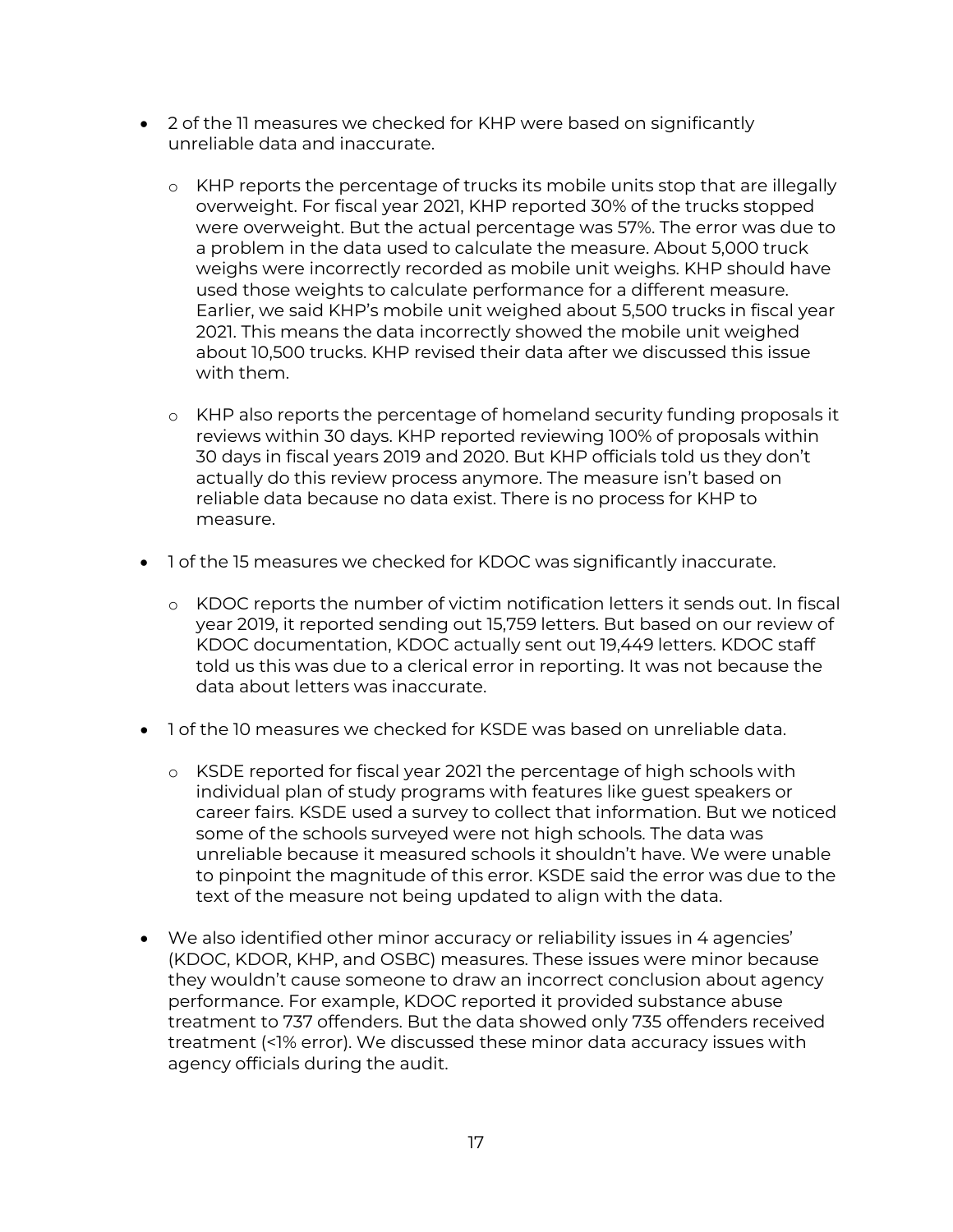# **Conclusion**

We did not draw any conclusions beyond the findings already presented in the audit.

# **Recommendations**

1. The Legislature should consider amending statute to set clearer expectations. This could include more clearly defining roles for agencies like Budget and the Legislature. It might also say what should be presented to the Legislature (as a whole or by committee). Finally, the Legislature might also consider requiring only some agencies to participate in performance-based budgeting.

# **Agency Response**

On December 8, 2021, we provided the draft audit report to the Dental Board, the Departments of Administration, Corrections, Education, and Revenue, the Division of the Budget, Highway Patrol, the Human Rights Commission, and the Office of the State Bank Commissioner. We made minor changes based on their feedback.

Because we did not make recommendations to the audited agencies, they were not required to submit responses. The Dental Board chose to submit a response. Its response is below. Agency officials generally agreed with our findings and conclusions.

# **Dental Board Response**

Dear Mr. Stowe:

I am in receipt of the Legislative Post Audit (LPA) draft report, Evaluating the Implementation of the Performance-Based Budgeting Process (January 2022). I have read the draft report in its entirety. I sincerely appreciate the opportunity to respond to the draft report regarding performance-based budgeting (PBB).

Quite notably, LPA did not make any recommendations for the Kansas Dental Board (KDB) relative to its findings with PBB, meaning a written response to the report is optional. As the KDB's Executive Director for the past ten (10) years, however, I determined that a written response is appropriate to ensure continuity and completion of the LPA process.

After a thorough review of the draft report, I submit that the KDB fully complied with all statutory, budgetary, and implementation requirements in the PBB process. As a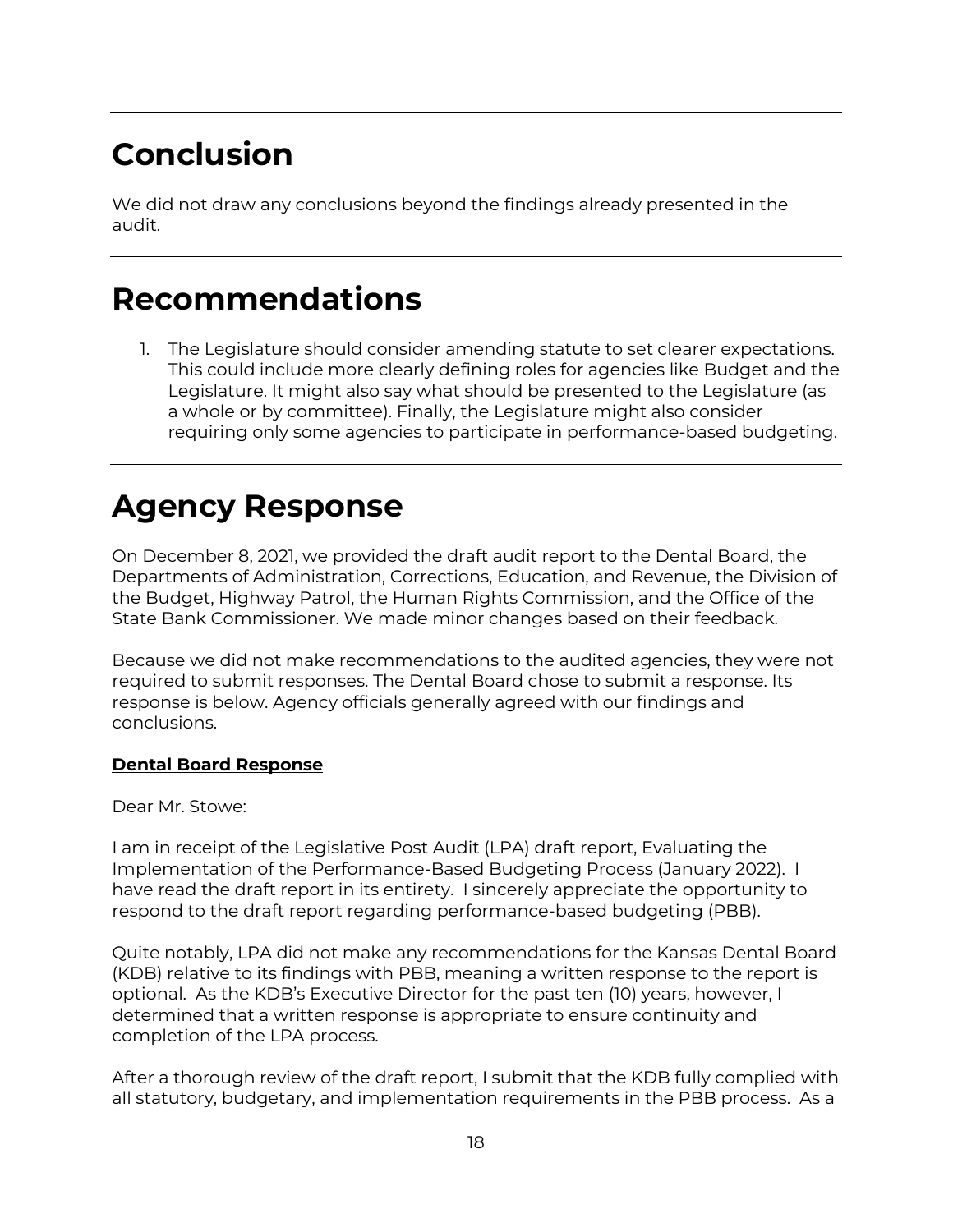preliminary note, the KDB staff formally trifurcated its operations in response to the PBB directives. That is, it officially subdivided its operation into three branches for the Kansas Internet Budget and Reporting System (IBARS). The KDB had always operated in such a manner, but the PBB model made it official for budgeting purposes in IBARS. Generally, state agencies use IBARS for purposes of submitting discernable budget requests to the Department of Administration, Division of the Budget (DOB). Agency budget requests, when coupled with an explanatory budget narrative commonly referred to as the DA-400, are then subject to review through the Governor's Office and Legislature.

When the PBB process was codified, the KDB staff worked closely with highly skilled staff in the DOB to solidify its trifurcated business model in IBARS and the DA-400. As previously noted, the KDB had already been operating in this business model for many years prior to PBB, so the KDB staff simply worked with the DOB to deploy it. The business model is lean because it relies on cost-saving contracts with third-party service providers. Throughout the entire PBB implementation process, the KDB staff remained responsive and engaged with all requests, directives, or suggestions from the DOB. In turn, the DOB accepted the KDB's submissions as fully complete and compliant with PBB implementation.

Moreover, LPA aptly concluded in the draft report that the PBB statute is general and allows for discretion and interpretation with respect to outcome-based measures. The KDB, as outlined in the draft report, reported output measures. Based on the KDB's activities, LPA did not think the reported output measures were problematic. Highly summarized, the KDB has definitive metrics that clearly account for, and track, each public dollar that is used for the licensing and regulation of dentists and dental hygienists across the state. The PBB process is successful with respect to the KDB.

Ultimately, PBB appears intended to provide a tracking mechanism for the Executive Branch, Legislative Branch, and Judicial Branch to more easily become and remain transparent with the daily use of highly limited fiscal resources that originate from the hands of the Kansas citizenry. To that end, I remain confident in the application of the PBB model to the KDB.

If you have any questions, please advise. Otherwise, the professionalism, time, and attention of LPA to this matter is greatly appreciated. Thank you.

Sincerely,

B. Lane Hemsley Executive Director